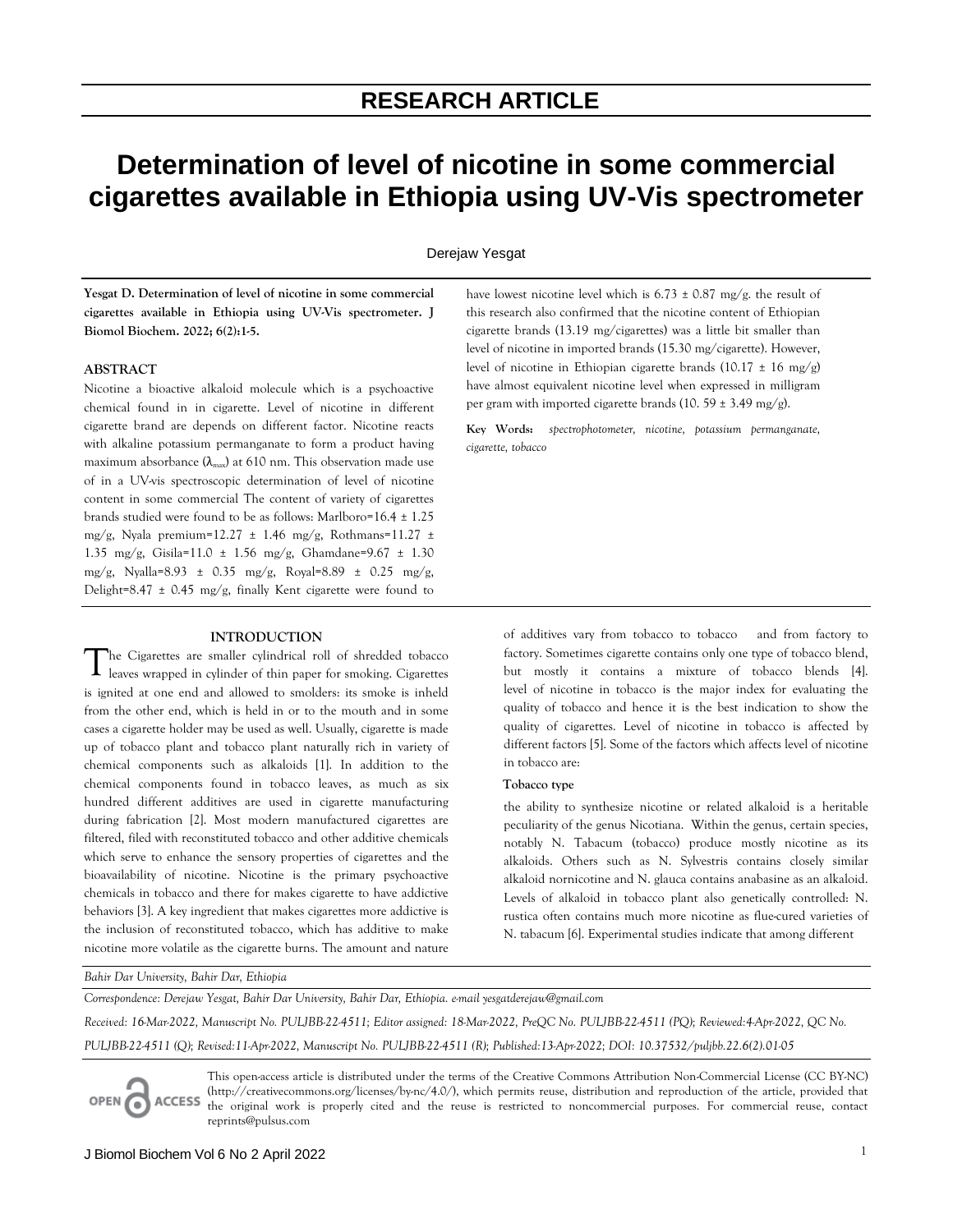## **Yesgat D.**

tobacco oriental tobacco contains very low amount of nicotine; Virginia tobacco contains medium amount of nicotine and burley tobacco type contain comparatively large amount of nicotine.

#### **Soil type**

soil type on which a tobacco is cultivated is also another factor that affects level of nicotine in the tobacco plant. The quality of tobacco is directly related to the level of nicotine in the tobacco plants. Good quality of tobacco requires fertile, well-drained and moist soil. Soil can affect leaf size, texture, and color of tobacco. Sandy soil tend to produce relatively large leaf that is light in color and body, fine in texture and burn with a weak aroma. Heavier soil which contains silt and clay tend to produce a small, dark with a heavy body and strong aroma when burned. More over the amount of root development in the soil also affects the total nicotine contain of tobacco plant. That is when the depth of soil increases tobacco roots grow well and nicotine uptake from the root to the leaf becomes enhanced and large nicotine can be accommodated in the tobacco leaf. On the other hand, damage of roots by any agent minimizes nicotine content of tobacco plant.

#### **Nitrogen nutrition**

nitrogen nutrition is another factor which affect the nicotine level of tobacco plants. Nitrogen is directly consumed by tobacco plants from the soil as ammonium and nitrate compounds and nicotine contains 17.3% by mass of nitrogen in its molecular formula (C10H14N2). the amount of nitrogen supplied to the soil has direct relationship with amount of nicotine in the tobacco plant. When tobacco plants are crowded together in dense stands, the leaves of tobacco plants do not attain full expansion and they becomes crowded for moisture and plant nutrients, nitrogen in particular can be expected to alter the level of nicotine accumulation. The effect of closer spacing would results in the lower nicotine concentration of tobacco leaves. The nitrogen content of the soil can be maintained by the introduction of nitrogenous fertilizer to the soil.

## **Health effect of cigarette smoke**

A person's health risk is directly proportional to the length of time that a person continuous to smoke as well as the amount of smoke intake. the health risks of smoking are not uniform across all smokers; the risk varies according to the amount of tobacco smoked that is with those who smoke more at great risk. There is a wide variation in the nicotine content of tobacco in cigarettes, ranging from 7 mg/g to 23 mg/g in tobacco sampled from cigarettes from several countries.

The amount of nicotine absorbed from cigarettes depends on the intensity and volume of puffing, how much smoke is inheld and how many puffs are taken from the cigarette.

Typically, only between 0.5 mg to 3 mg of nicotine centers to the systematic circulation of smoker or pollute environment. This implies that cigarette smoke affects more passive smoker than active smokers. Studies on the chemical content of smoke released from burning tobacco indicates that cigarette smoke is composed of more than 4000 chemical compounds, approximately 500 of the compounds are found in vapor phase (including carbon monoxide, ammonia, nitrogen oxide, hydrogen cyanide and various hydrocarbons) and over 3500 are found in the particulate phase (including metals, tars,

tobacco specific N-nitrosamines, poly nuclear aromatic hydrocarbons and tobacco non-specific N-nitrosamines) [2].

Generally, nicotine is a power full psychoactive agent that has a variety of central and peripheral nervous system effect, as well its effects go on the cardiovascular, endocrine, gastrointestinal and skeletal motor systems. The amount of nicotine in cigarettes are different in different cigarette brands. commonly the amount of nicotine in cigarettes are dependent on the amount of nicotine in the tobacco plant and the type of processing system during cigarette manufacturing.

# **MATERIALS AND METHODS**

## **Apparatus and equipment**

Double beam UV-Vis spectrometer with model (CE4400/UV-Vis) Perkin-Elmer spectrometer lambda19, with a wave length range 170- 3200 nm, wave length accuracy 0.1 nm and slit width 1nm and 2 nm as required. Weighing balance (BP 210S, d=0.1mg, Max 210g made in Boulder Company), Quartez cuvette, volumetric flask, beaker, measuring cylinder, centrifuge model M212 Scott Behrens founder US company model. And the reaction temperature was attained using a water bath (GFL, D-30938 Bergwedel , Germany type).

#### **Reagent and chemicals**

Nicotine 98% (Riedel-de Haen AG Seelze-Hannover-62867, Germny), Potassium permanganate (pharmacos LTD, England), sodium hydroxide (Darmstadt, Germny), zinc acetate (Blulux laboratory reagent), potassium hexacyanoferrate (II), methanol was used as received. Distilled water was used throughout this study. Solution of nicotine (1000µg/ml), sodium hydroxide (10 M) potassium permanganate (0.125M), zinc acetate (1.22 M), and potassium hexacyanoferrate II (10.6% w/v) were prepared following reported procedures.

#### **Samples**

Nine cigarette brand samples, which are commonly sold in Ethiopia, were collected from the retailers' shops. Nyala, Nyala premium, delight and Gisella cigarette samples are all from Ethiopian products, Marlboro and Kent cigarette samples are both from USA products and Rothmans from UK then Royal from England products.

## **EXPERIMENTAL PART**

# **Procedure for calibration graph of pure nicotine**

In order to measure the concentration of nicotine present in nine different cigarette brands, it was necessary to construct calibration graph using pure nicotine. In doing so, measured pure nicotine was transferred in 100 ml volumetric flask and distilled water was added to the volumetric flask up to the mark followed by shaking by hand. A serious of solution was prepared using appropriate dilution.

To a 50 ml of serious of six volumetric flasks was added exactly 1 ml of 0.0125 M potassium permanganate followed by 2 ml of 6.25 M of sodium hydroxide solution. The flask was swirled gently to mix the contents. This was followed by addition of 25 ml pure nicotine of serious of solution to each flask and heat to 1000c for 8-minute cool to room temperature.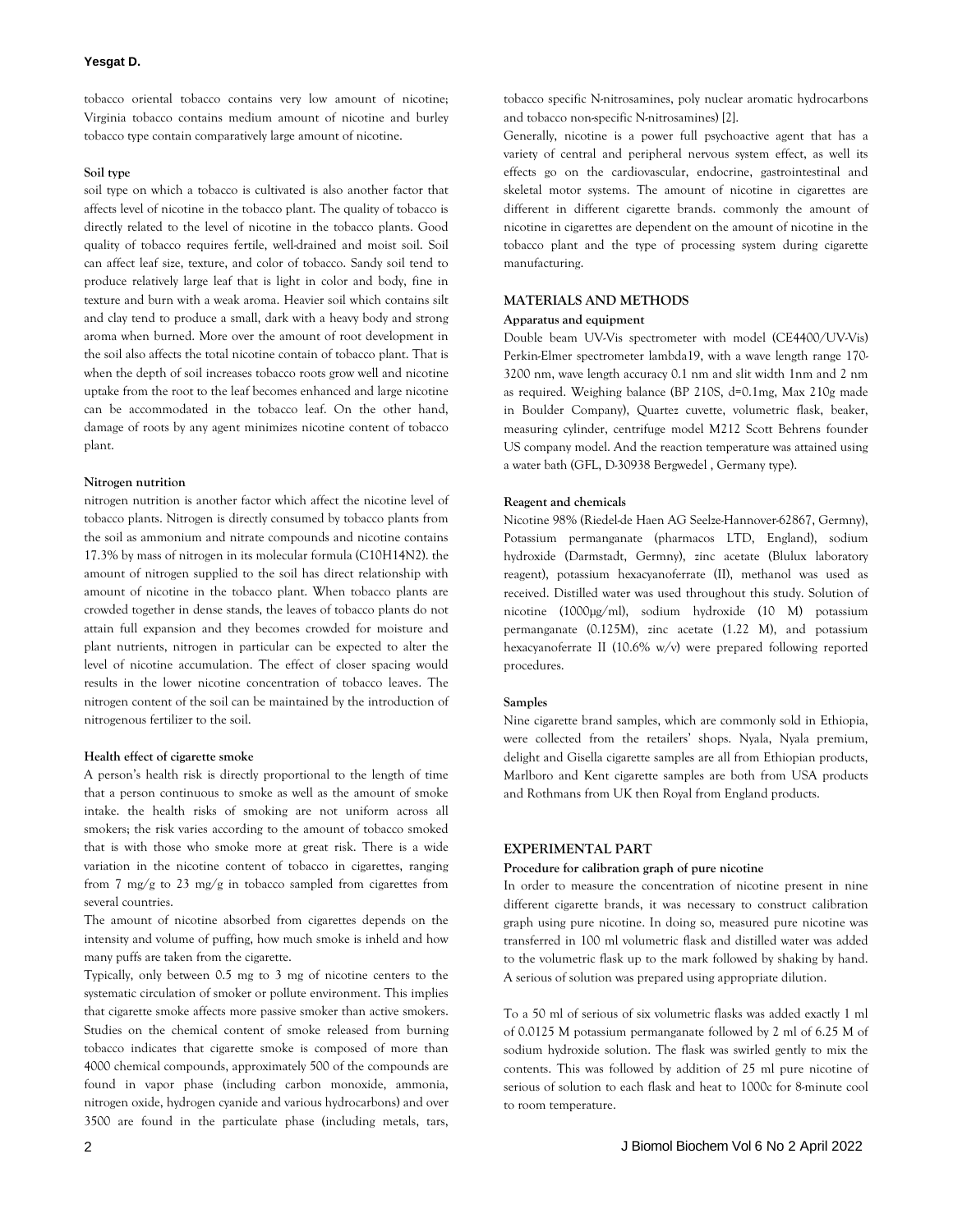#### **Yesgat D.**

The concentration of nicotine in different cigarette sample was determined using UV-Vis spectrophotometer, since nicotine oxidized by potassium permanganate under basic condition producing a watersoluble green product (manganate ion) with a peak absorbance at 610 nm. The formation of green water-soluble product is due to the reduction of potassium permanganate (violate) to manganate which is<br>green.<br>*5C*<sub>10</sub>H<sub>14</sub>N<sub>2</sub>(Nicotine)+4MnO<sub>4</sub>+16H<sub>2</sub>O→5C<sub>6</sub>H<sub>3</sub>NO<sub>2</sub>+5C<sub>4</sub>H<sub>8</sub>O + 5NH<sub>4</sub><sup>+</sup>+4MnO<sub>4</sub><sup>2+</sup>+17OH<sup>-</sup> green.

 $5C_0H_{14}N_2(Nicotine) + 4MnO_4 + 16H_2O \rightarrow 5C_6H_5NO_2 + 5C_4H_9O + 5NH_4 + 4MnO_4^{2-} + 17OH$ 

## **Scheme, Oxidation of nicotine in alkaline media**

The absorbance of green product (manganate ion) is directly proportional to the concentration of pure nicotine [7]. The peak absorbance of prepared nicotine standards was collected using UV-Vis spectrophotometer at 1 cm cell at a peak wave length of 610 nm against a reagent blank.

#### **Procedure for nicotine extraction from cigarette samples**

The extraction procedure used to determine the level of nicotine in nine different cigarette samples using double beam UV-Vis is spectrophotometer was taken from a literature procedure [8]. With a slight modification. To 50 ml beaker 10 ml of methanol was added to 50 mg of cigarette tobacco mixed well and stand for 30 min. 25 ml of distilled water and 1 ml of 2 M sodium hydroxide were added to a mixture with continues stirring. The mixture boiled for 1 minute using water bath and cool, then filtered using Whatman filter paper to 50 ml volumetric flask. The residue was washed two times using 10 ml distilled water and the filtrate combined. To a filtrate 1 ml of 1.22 M zinc acetate and 1 ml of 10.6% w/v potassium hexacyanoferrate II were added with continuous shaking and complete to the mark with distilled water. Centrifuge for 5 minute and transfer supernatant liquid to 50 ml beaker and 1 mg Fuller's earth was added then centrifuge. The residue was washed with 10 ml distilled water and centrifuge again. The residue with 5 ml of 0.01 M sodium hydroxide was heated for 2 minute and cool then filter with filter paper to a 50 ml volumetric flask. The residue was washed two times using 10 ml of distilled water and filtrate was combined then the volumetric flask completes to the mark with distilled water.

#### **Procedure for nicotine determination in cigarette samples**

To a 100 ml volumetric flask was added exactly 1 ml of 0.0125 M potassium permanganate solution. To the resulting mixture was added exactly 2 ml of 6.25 M sodium hydroxide solution. The flask was swirled gently to mix the contents. This was followed by addition of 50 ml nicotine solution prepared as per a literature procedure [8]. the volume of the solution was made up to about 80 ml by addition of distilled water. The resalting solution was heated in a water bath (100°C) for 8 min. the solution was then allowed to cool to room temperature. The volume was adjusted up to the mark (100 ml) using distilled water. The solution, well shaken with hand and the absorbance was collected using UV-Vis spectrophotometer at a 1 cm cell at 610 nm against a reagent blank.

# **RESULT AND DISCUSSION**

#### **Construction of calibration graph of pure nicotine solution**

To determine the molar absorption coefficient  $(E)$  of pure nicotine;

solutions with different concentration were prepared and the absorbance of a pure nicotine for different concentrations were measured using UV-Vis spectrophotometer. The peak absorbance of each solution of pure nicotine in distilled water was collected at a maximum wave length of 610 nm. the graph of absorbance *versus* concentration of pure nicotine was constructed using SPSS software and concentration of pure nicotine, absorbance of pure nicotine and molar absorption coefficient  $(E)$  were summarized in table 1.

# **Table 1**

# **Data obtained for calibration curve for the determination of nicotine in cigarette**

| $\lambda_{\max}$ (nm) | <b>Concentration of</b> | Average       | E                   |
|-----------------------|-------------------------|---------------|---------------------|
|                       | pure nicotine in        | absorbance of | $(m^2/\mu g)$       |
|                       | µg/ml                   | three trails  |                     |
| 610                   |                         | 0.036         | $3.6\times10^{-6}$  |
| 610                   | $\overline{c}$          | 0.078         | $3.9\times10^{-6}$  |
| 610                   | 4                       | 0.146         | $3.65\times10^{-6}$ |
| 610                   | 6                       | 0.220         | $3.66\times10^{-6}$ |
| 610                   | 8                       | 0.302         | $3.77\times10^{-6}$ |
| 610                   | 10                      | 0.370         | $3.70\times10^{-6}$ |

From table 1. The absorbance verses concentration graph is a linear as shown below.



**Figure 1)** *Absorbance vs concentration graph for pure nicotine in distilled water* 

The calibration curve of absorbance verses concentration graph is a linear as shown above. From the linear relationship between concentration and absorbance of pure nicotine, the molar absorption coefficients were easily determined by applying Beer-Lambert law.

$$
A = \varepsilon Cl \tag{1}
$$

where

A is Absorbance

C is Concetration of pure nicotine

- l is path length through the sample
- $\epsilon$  is Molar absorptivity coefficient of pure nicotine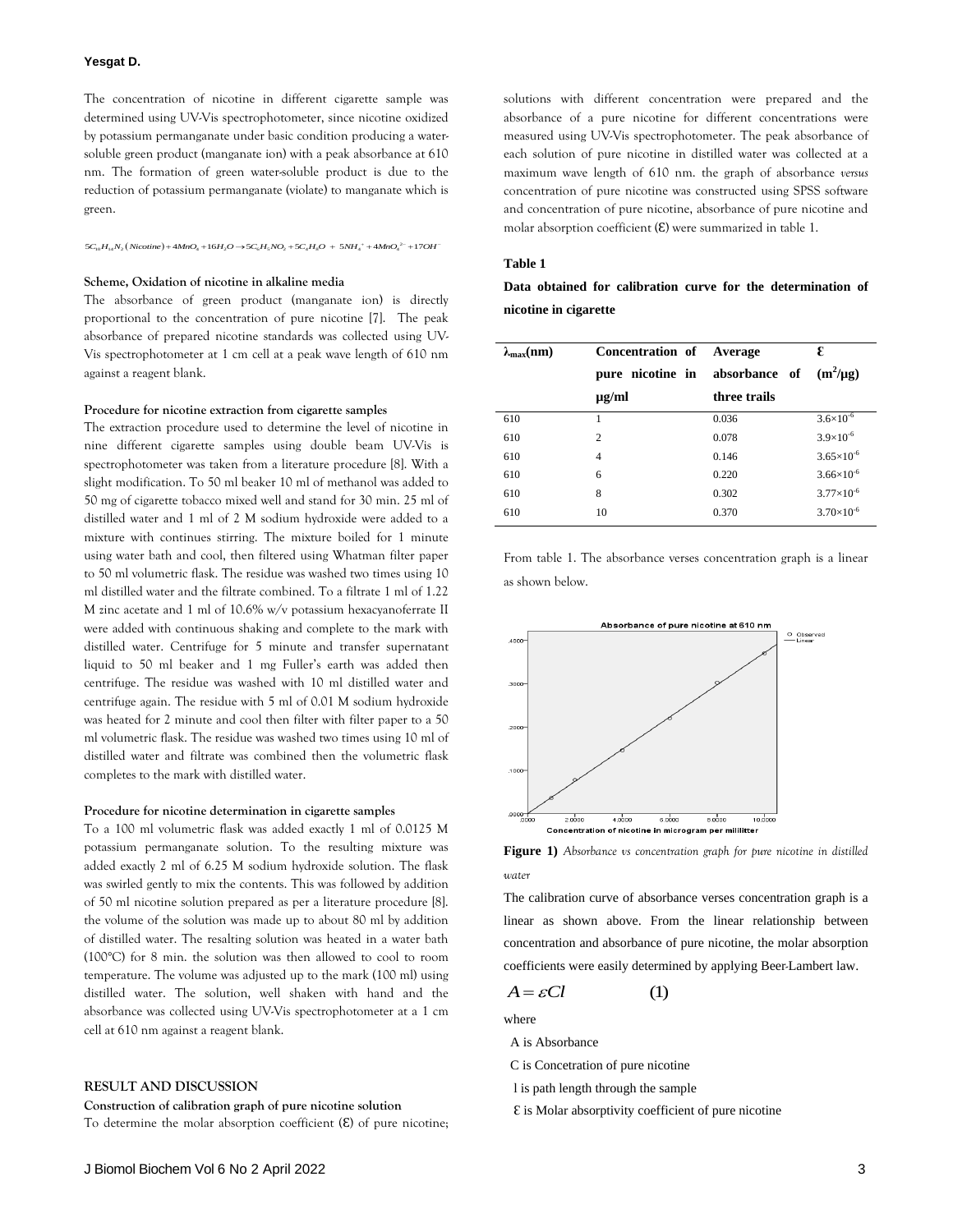The equation representing the above linear relation between absorbance of pure nicotine with its concentration was derived using linear regression by the use of SPSS software version 23.<br>  $Y = 0.037X + 5.48 \times 10^{-5}$  (2)

$$
Y = 0.037X + 5.48 \times 10^{-5}
$$
 (2)

Where Y is absorbance and X is concentration of pure nicotine.

# **Method of validation**

The calibration graph of absorbance versus concentration of pure nicotine was constructed at the  $\lambda_{\text{max}}$  (610 nm) for a concentration rang of 1 µg/ml-10 µg/ml for pure nicotine in distilled water as shown figure 1. The standard deviation was found to be 0.0037 and the linear regression coefficient was 0.999. From figure 1, good linear relationships were observed for a wide concentration range. This indicated that absorbance is directly proportional to concentration as required by Beer-Lambert law.

#### **Data interpretation**

The weight of different sampled cigarettes tobacco varies depending on the length, moistures in cigarette and other factors. The average weight of sampled cigarettes without the filter and paper was (0.73  $\pm$ 0.09) g ranging from  $0.65 \pm 0.03$  g (Royal) to  $0.9 \pm 0.06$  g (Gissila). Concentration of nicotine in nine cigarettes samples were determined below using the standard calibration graph of pure nicotine solution. Concentration of nicotine in the sampled cigarettes were determined by determining the absorbance of extracted nicotine under oxidation of it with potassium permanganate in alkaline media using the UV-Vis spectrophotometer and by relating the absorbance of the solution with its concentration by applying the principle of Beer-Lambert law.

Equation 2 that used to determine the concentration of nicotine in the sampled cigarette was derived from the calibration graph of standard nicotine solution which was computed using SPSS software.

# **Determination of nicotine in cigarette brands TABLE 2**

**Result of UV-Vis spectroscopic determination of concentration of nicotine in both Ethiopian and imported cigarette samples (mean ± SD) in mg/g, mg/ cigarette dry weight and percentage of nicotine by mass from the total tobacco weight. Mean value of triplicate analysis (n=3) is given** 

| No. | <b>Samples</b> | <b>Mass of</b><br>tobacco | Concentration of nicotine in |
|-----|----------------|---------------------------|------------------------------|
|-----|----------------|---------------------------|------------------------------|

|                |                   | in one<br>cigarette<br>$(n=3)$ |       | mg of<br>nicotine/gram<br>of tobacco | <b>Milligr</b><br>am of<br>nicotin<br>e/cigar<br>ette | $%$ of<br>nicotine<br>by dry<br>weight<br>of<br>tobacco |                 |
|----------------|-------------------|--------------------------------|-------|--------------------------------------|-------------------------------------------------------|---------------------------------------------------------|-----------------|
| ī              | Nyalla            | 0.73<br>0.03                   | $+$   | $8.93 \pm 0.35$                      | 12.23                                                 | 0.89<br>0.035                                           | $\! + \!\!\!\!$ |
| $\overline{c}$ | Nyalla<br>premium | 0.72<br>0.10                   | $\pm$ | $12.27 + 1.46$                       | 17.04                                                 | 1.227<br>0.146                                          | $\pm$           |
| 3              | Delight           | $0.75 \pm 0.06$                |       | $8.47 \pm 0.45$                      | 11.29                                                 | 0.847<br>0.045                                          | $\pm$           |
| 4              | Rothmans          | 0.73<br>0.04                   | $\pm$ | $11.27 \pm 1.35$                     | 15.44                                                 | 1.127<br>0.135                                          | $\pm$           |
| 5              | Marlboro          | 0.66<br>0.04                   | $\pm$ | $16.4 \pm 1.25$                      | 24.85                                                 | 1.640<br>0.125                                          | $\pm$           |
| 6              | Ghamdane          | 0.72<br>0.08                   | $\pm$ | $9.67 \pm 1.30$                      | 13.43                                                 | 0.967<br>0.130                                          | $\pm$           |
| 7              | Royal             | 0.65<br>0.03                   | $\pm$ | $8.89 \pm 0.25$                      | 13.68                                                 | 0.889<br>0.025                                          | $\pm$           |
| 8              | Gisela            | 0.90<br>0.06                   | $\pm$ | $11.0 \pm 1.56$                      | 12.22                                                 | 1.100<br>0.156                                          | $\pm$           |
| 9              | Kent              | 0.70<br>0.05                   | $\pm$ | $6.73 \pm 0.87$                      | 9.61                                                  | 0.673<br>0.087                                          | $\pm$           |
|                | Mean              | 0.73<br>0.09                   | $\pm$ | $10.51 \pm 2.92$                     | 14.4                                                  | 1.051<br>0.292                                          | $\pm$           |

#### **Table 3**

**concentration of nicotine (mean ± SD) in mg/gram, mg/cigarette and in percent of nicotine per dry tobacco in Ethiopia cigarette brands (n=3)** 

|                |                   |                                                      | <b>Concentration of nicotine in</b>  |                                    |                                                         |  |  |
|----------------|-------------------|------------------------------------------------------|--------------------------------------|------------------------------------|---------------------------------------------------------|--|--|
| N <sub>0</sub> | <b>Samples</b>    | Mass of<br>tobacco<br>in one<br>cigarette<br>$(n=3)$ | mg of<br>nicotine/gram<br>of tobacco | Milligram of<br>nicotine/cigarette | $%$ Of<br>nicotine<br>by dry<br>weight<br>оf<br>tobacco |  |  |
| 1              | Nyalla            | 0.73<br>$\! + \!\!\!\!$<br>0.03                      | $8.93 + 0.35$                        | 12.23                              | 0.89<br>$\qquad \qquad +$<br>0.035                      |  |  |
| $\overline{c}$ | Nyalla<br>premium | 0.72<br>$+$<br>0.10                                  | $12.27 + 1.46$                       | 17.04                              | 1.227<br>$\! + \!\!\!\!$<br>0.146                       |  |  |
| 3              | Delight           | $0.75 + 0.06$                                        | $8.47 \pm 0.45$                      | 11.29                              | 0.847<br>$\pm$<br>0.045                                 |  |  |
| $\overline{4}$ | Gisela            | 0.90<br>$+$<br>0.06                                  | $11.0 \pm 1.56$                      | 12.22                              | 1.100<br>$\pm$<br>0.156                                 |  |  |
|                | Mean              | 0.77 0.099                                           | $10.17 \pm 2.16$                     | 13.19                              | 1.017<br>$\! + \!\!\!\!$<br>0.216                       |  |  |

#### **Table 4**

**concentration of nicotine (mean ± SD) in mg/gram, mg/cigarette and in percent of nicotine per dry weight of tobacco of some imported cigarette brands (n=3)** 

| No. | <b>Samples</b> | tobacco                           | Mass of Concentration of nicotine in           |                                           |                                                                      |
|-----|----------------|-----------------------------------|------------------------------------------------|-------------------------------------------|----------------------------------------------------------------------|
|     |                | one<br>in<br>cigarette<br>$(n=3)$ | of<br>mg<br>nicotine/gr<br>of<br>am<br>tobacco | Milligram<br>of<br>nicotine/ci<br>garette | $\frac{0}{0}$<br>Оf<br>nicotine<br>hv<br>drv<br>weight of<br>tobacco |